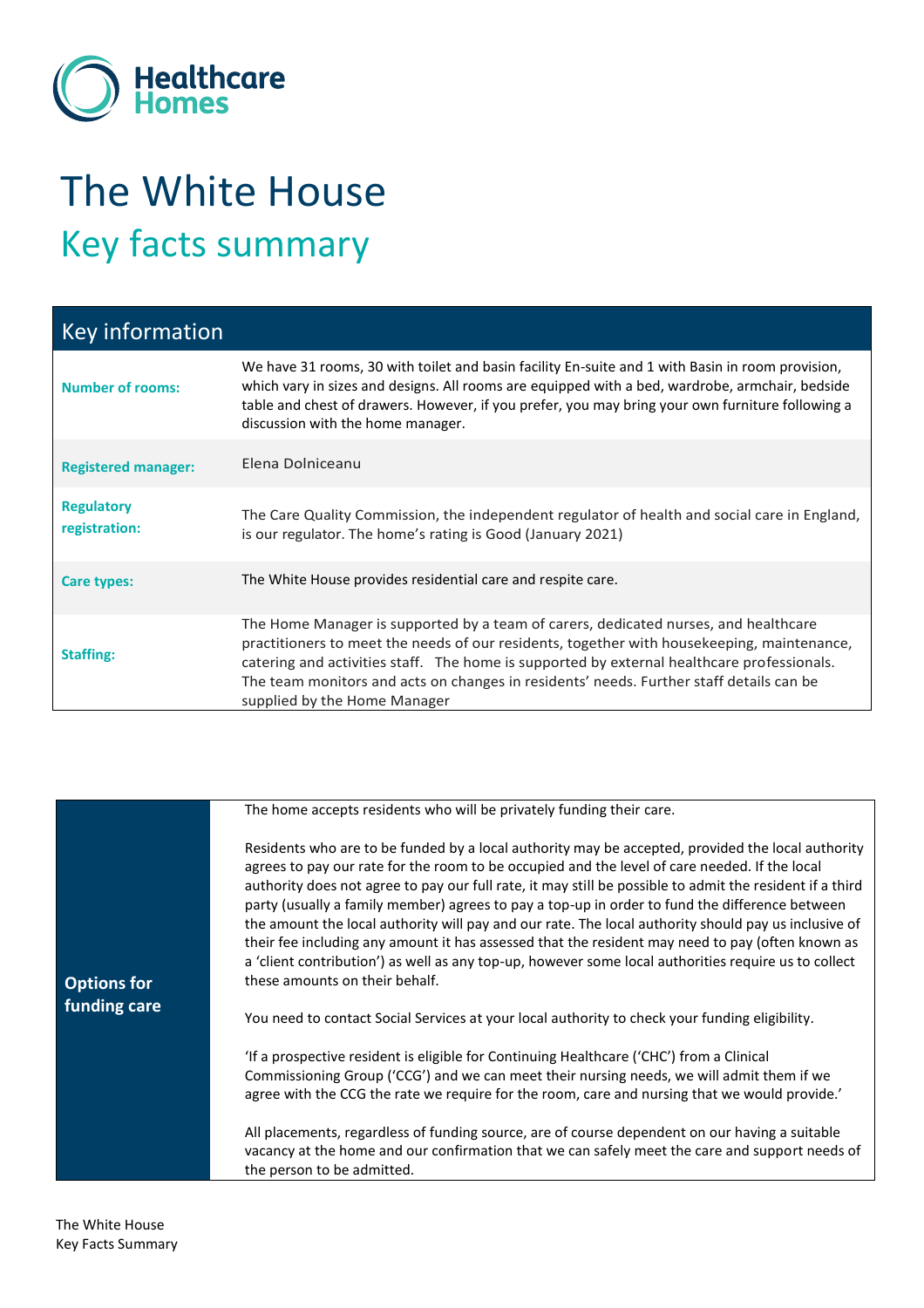

|                         | Before admission we will require information from you to evidence that you have the financial<br>means to fund your residency at the home.                                                                                                                                                                                                  |
|-------------------------|---------------------------------------------------------------------------------------------------------------------------------------------------------------------------------------------------------------------------------------------------------------------------------------------------------------------------------------------|
|                         | You must pay for the first month of your stay by no later than the day of admission.                                                                                                                                                                                                                                                        |
|                         | Our fees are then payable one month in advance. We will require a completed direct debit<br>mandate ready to be put in place on the first day of your residency.                                                                                                                                                                            |
| <b>Private pay</b>      | Your first 28 days are a trial period during which both you and we can serve on the other 7 days'<br>notice. We will only do so if we have good reason e.g., we cannot meet your needs.                                                                                                                                                     |
|                         | If you wish to stay with us short term (28 days or less) then we require the total fee for the short<br>stay to be paid in full prior to you being admitted to the home.                                                                                                                                                                    |
|                         | Weekly fees at the home currently start at £1,025.00 for residential care based on occupation of a<br>standard room. Weekly fees for respite (short term) stays are £1,096.75. We will be able to<br>confirm the exact weekly cost of your placement once we have assessed your needs and you have<br>selected the room you wish to occupy. |
|                         |                                                                                                                                                                                                                                                                                                                                             |
|                         | Before being admitted (whether for a short or long stay) we will carry out a needs assessment to<br>check how much care and other support you need. Your care package will include:<br>Your entire care and support, with a monthly review of your care plan<br>$\bullet$<br>Provision of all utility and accommodation<br>$\bullet$        |
|                         | Home and room cleaning and your non-specialist laundry requirements met<br>$\bullet$                                                                                                                                                                                                                                                        |
|                         | Your own key care worker and trained staff 24/7<br>$\bullet$                                                                                                                                                                                                                                                                                |
|                         | All your meals prepared by our chef, as well as snacks and drinks*<br>$\bullet$                                                                                                                                                                                                                                                             |
| <b>What's included</b>  | Other facilities include a secure gardens area, a full restaurant effect for meals, quiet<br>٠<br>rooms and hair salon                                                                                                                                                                                                                      |
|                         | Activities at the home to meet both individual and group needs<br>$\bullet$                                                                                                                                                                                                                                                                 |
|                         | Access to communal lounges and dining areas<br>٠                                                                                                                                                                                                                                                                                            |
|                         | Internet access (please note we cannot guarantee this is available in all locations at the<br>٠<br>home).                                                                                                                                                                                                                                   |
|                         | Our most recent Food Hygiene Rating in October 2018 was 5/5.                                                                                                                                                                                                                                                                                |
|                         |                                                                                                                                                                                                                                                                                                                                             |
|                         |                                                                                                                                                                                                                                                                                                                                             |
|                         | There may be extra services or items you want. They should be agreed on admission and can be                                                                                                                                                                                                                                                |
|                         | changed as and when you wish. Ask us for a full list (and pricings) and we will advise you. The<br>most popular extras are:                                                                                                                                                                                                                 |
|                         | Hairdressing<br>$\bullet$                                                                                                                                                                                                                                                                                                                   |
|                         | Chiropody and other healthcare visits or appointments not covered by the NHS<br>٠                                                                                                                                                                                                                                                           |
|                         | Non-NHS incontinence products and medication not normally pre-scribed by a GP (e.g.<br>٠                                                                                                                                                                                                                                                    |
| <b>Additional costs</b> | paracetamol)<br>Toiletries, dry cleaning and clothing and shoes<br>$\bullet$                                                                                                                                                                                                                                                                |
|                         | Newspapers and magazines.<br>$\bullet$                                                                                                                                                                                                                                                                                                      |
|                         | If staff accompany you on a journey e.g. to your bank, or for a medical appointment at hospital                                                                                                                                                                                                                                             |
|                         | which is not covered by the NHS, a time-based charge will be agreed with you.                                                                                                                                                                                                                                                               |
|                         | We will keep records of all such extras and a running total of additional costs readily available for<br>you.                                                                                                                                                                                                                               |
|                         |                                                                                                                                                                                                                                                                                                                                             |
|                         |                                                                                                                                                                                                                                                                                                                                             |